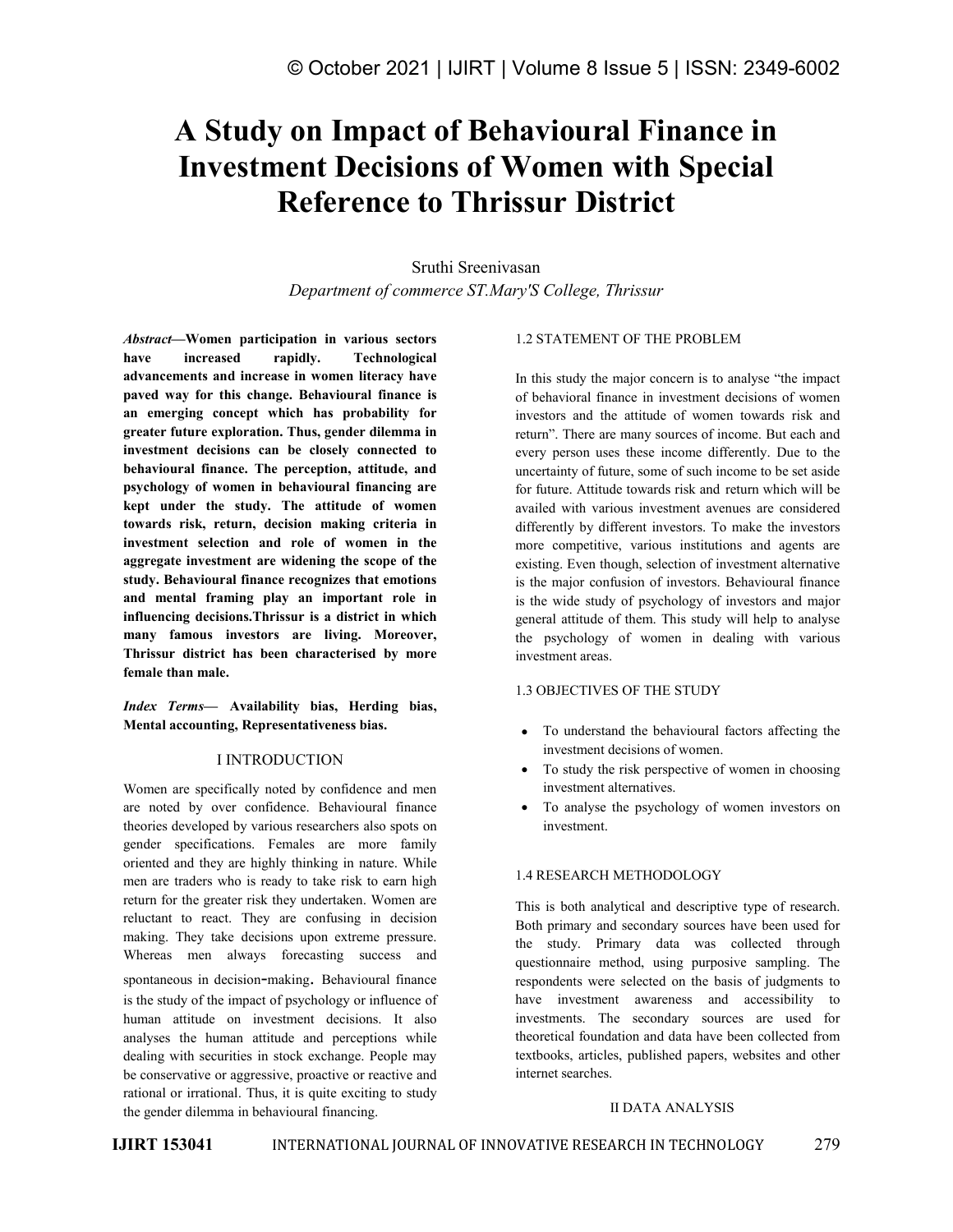| Category                     |                               | Frequency | Percentage<br>$(\%)$ |                  |
|------------------------------|-------------------------------|-----------|----------------------|------------------|
|                              | 18-30                         | 45        | 45                   |                  |
|                              | $30 - 45$                     | 23        | 23                   |                  |
| Age                          | $45 - 60$                     | 14        | 14                   |                  |
|                              | Above 60                      | 18        | 18                   |                  |
|                              | Total                         | 100       | 100                  | (Sourc           |
| Marital                      | Married                       | 64        | 64                   |                  |
| <b>Status</b>                | Unmarried                     | 36        | 36                   |                  |
|                              | Total                         | 100       | 100                  | From             |
|                              | Plus two or<br>below          | 18        | 18                   | respon<br>and ha |
| Educational<br>Qualification | Graduation<br>Post-graduation | 26        | 26                   | do<br>n(         |
|                              | Others                        | 33        | 33                   | opport           |
|                              | Total                         | 23        | 23                   |                  |
|                              |                               | 100       | 100                  |                  |
|                              | Employed                      | 49        | 49                   | <b>TABL</b>      |
| Employment                   | Unemployed                    | 45        | 45                   |                  |
| <b>Status</b>                | Retired                       |           |                      | bias)            |
|                              | Total                         | 6         | 6                    |                  |
|                              |                               | 100       | 100                  |                  |

# TABLE II.1 Demographic profile of respondents

(Source: Primary Data)

#### TABLE II.2 Habit of savings and investment

| Category | Frequency | Percentage $(\% )$ | (Sot |
|----------|-----------|--------------------|------|
| Yes      |           |                    | Fr   |
| No       |           |                    | re:  |
| Total    | 100       | 100                |      |

(Source: Primary Data)

From the table given above, it is clear that among the 100 respondents, 92% have the habit of savings and have the habit of savings and investment. Whereas, 8% of them do not have the habit of saving and investment.

#### TABLE II.3 Income setaside for investment

|               |           |                    | יש             |
|---------------|-----------|--------------------|----------------|
| Category      | Frequency | Percentage $(\% )$ | ot             |
| $0 - 25%$     | 53        | 53                 | N              |
| 25-50%        | 40        | 40                 | T <sub>o</sub> |
| 50-75%        |           |                    | (S             |
| More than 75% |           |                    | Fr             |
| Total         | 100       | 100                | re<br>41       |

(Source: Primary data)

From the information given above it is clear that 53% of the respondents are keeping less than 25% of income for investment. Whereas 40% of respondents are using 25-50% of their income for investments. Only 7% of respondents are set aside 50-75% of their income for investments and none of them keep more than 75% of income for investments.

# TABLE II.4 Awareness on investment opportunities (Availability bias)

| Category | Frequency | Percentage $(\% )$ |
|----------|-----------|--------------------|
| Yes      |           |                    |
| No       | 00        | DО                 |
| Total    |           | 00                 |

100 (Source: Primary data)

 $\frac{100}{100}$  From the table given above it is clear that 34% of the 26 do not have awareness or training on investment 33 opportunities. respondents have awareness on investment opportunities and have training on it. Whereas, 66% of the respondents

<sup>49</sup><br>TABLE II.5 Influence of act of majority of people (Herding bias)

| Category          | Frequency | Percentage $(\% )$ |
|-------------------|-----------|--------------------|
| To a large extent |           |                    |
| To a small extent |           |                    |
| Nothing at all    |           |                    |
| Total             |           |                    |

(Source: Primary data)

From the table given above, it is clear that 39% of the respondents will get influenced by the act of majority of people to a great extent. 42% of the respondents will get influenced by the act of majority of people to a small extent and 19% will not influenced by such act.

TABLE II.6 Dependency of investment decision

| Category         | Frequency | Percentage $(\% )$ |
|------------------|-----------|--------------------|
| Independently    | 42        | 42                 |
| Depending on     | 41        | 41                 |
| others           |           |                    |
| No such criteria | 17        |                    |
| Total            | 100       | 100                |

(Source: Primary data)

From the table given above it is clear that 42% of the respondents take investment decisions independently. 41% of them depend on others to take investment decisions and 17% of them do not follow such criteria.

Reaction to decrease in the portfolio value

| Category                | Frequency | Percentage $(\% )$ |
|-------------------------|-----------|--------------------|
| Transfer of money       | 24        | 24                 |
| immediately             |           |                    |
| Concerned, but wait for |           |                    |
| improvement             |           |                    |
| Withdraw investment     |           |                    |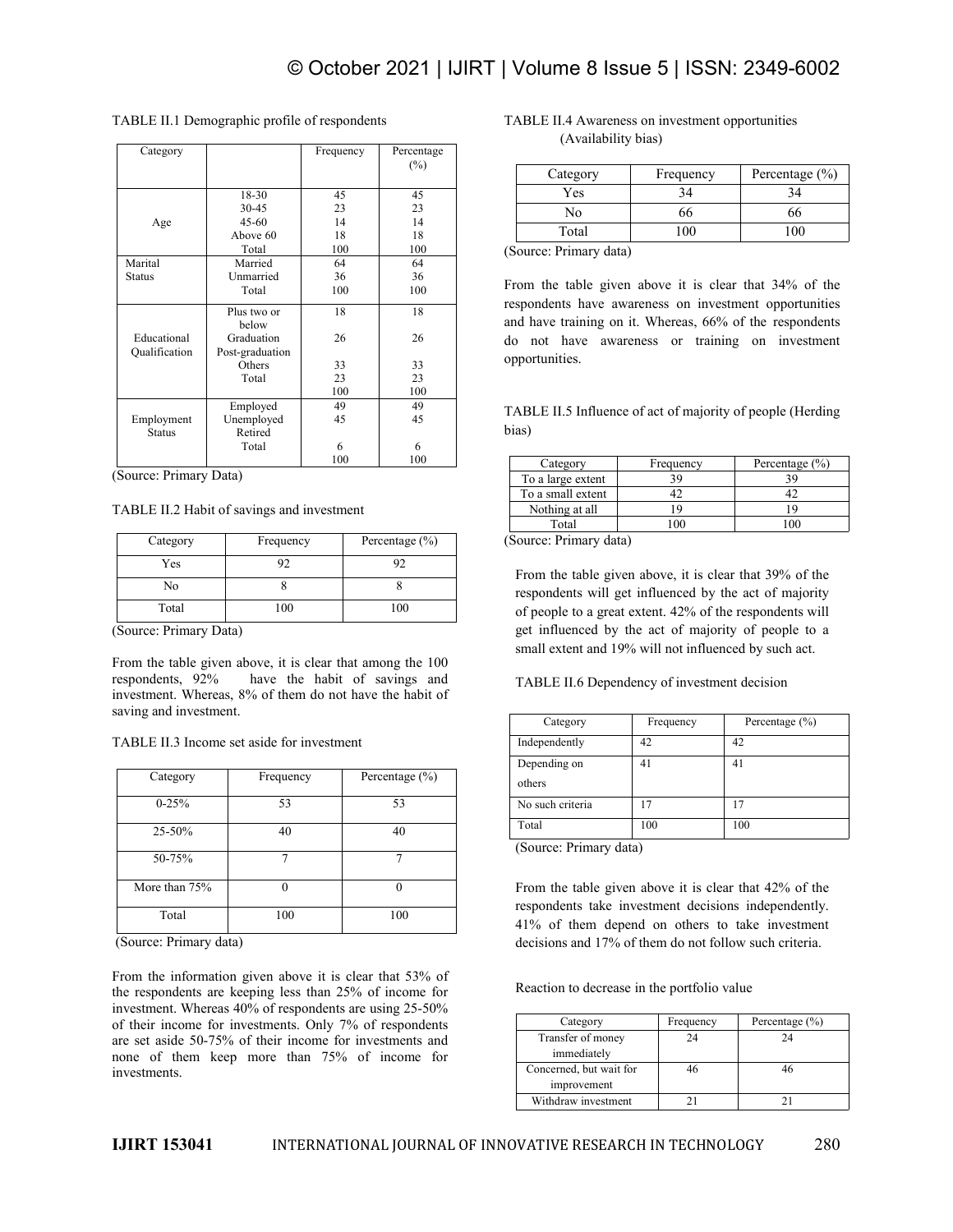| i more tunds<br>Invest |  |  |
|------------------------|--|--|
|                        |  |  |
| $\sim$ $-$<br>- -      |  |  |

(Source: Primary data)

From the table given above, it is clear that 24% of the respondents will transfer money immediately when there is a decrease in the portfolio value. 46% will be concerned, but will wait for improvement. 21% of them will withdraw their investment and 9% will invest more funds.

|                                                                                                                                                                                                                                                                                                                    |  |  | TABLE II.8 Influence of past experience | ulat al |
|--------------------------------------------------------------------------------------------------------------------------------------------------------------------------------------------------------------------------------------------------------------------------------------------------------------------|--|--|-----------------------------------------|---------|
| $\sqrt{2}$ $\sqrt{2}$ $\sqrt{2}$ $\sqrt{2}$ $\sqrt{2}$ $\sqrt{2}$ $\sqrt{2}$ $\sqrt{2}$ $\sqrt{2}$ $\sqrt{2}$ $\sqrt{2}$ $\sqrt{2}$ $\sqrt{2}$ $\sqrt{2}$ $\sqrt{2}$ $\sqrt{2}$ $\sqrt{2}$ $\sqrt{2}$ $\sqrt{2}$ $\sqrt{2}$ $\sqrt{2}$ $\sqrt{2}$ $\sqrt{2}$ $\sqrt{2}$ $\sqrt{2}$ $\sqrt{2}$ $\sqrt{2}$ $\sqrt{2$ |  |  |                                         | prefer  |

| Category | Frequency | Percentage $(\% )$ |
|----------|-----------|--------------------|
| Yes      |           |                    |
| No       |           |                    |
| Total    | 100       | 100                |

(Source: Primary data)

From the table given above it is clear that 90% of the respondents will get influenced by past experiences to repeat the investment and 10% will not influenced by past experiences.

#### TABLE II.9 Investment control variables

| Category                         | Frequency | Percentage $(\%$ |     |
|----------------------------------|-----------|------------------|-----|
| Confidence in ability to invest  |           |                  |     |
| Regular review and<br>comparison | 28        | 28               | ЮU  |
| Consistent investment strategy   | 14        |                  |     |
| Knowledge about investing        |           |                  |     |
| Satisfaction with current        |           |                  |     |
| investment mix                   |           |                  |     |
| Total                            |           |                  | --- |

(Source: Primary data)

From the table given above, it is clear that  $13\%$  of the  $[4]$ respondents consider confidence in ability to invest as investment control variable. 28% consider regular review and comparison as investment control variable. with Consistent investment strategy is considered as important by 14% of the respondents. 41% considered knowledge about investment and 4% satisfaction current investment mix as investment control variables.

# III FINDINGS

- Women prefer to invest. But they are less aware about the investment opportunities.
- Women are subject to herding bias. They will take decisions according to the acts of majority of people.
- Women are highly getting affected with past experiences. They are influenced by representative bias.
- Women are not much confident to take investment decisions.
- Women consider 'knowledge about investing' as the most important investment control variable.
- Most of the women will wait for the improvement if the portfolio value got decreased.

# IV. CONCLUSION

The main objective of the study was to analyse the psychology of the women investors on investments. Risk, return and concern for future are the major factors that affect investment decisions. Most of the women prefer to have investments with moderate risk which provide moderate return. Mental accounting, overconfidence bias, representativeness bias and media effect are the behavioural factors that affect investment decisions. Married women are more effected by emotions and feelings. Most of the people have herding bias; that is, most of the women get influenced by the act of majority.

This study helps to provide useful insights and guidelines for capturing women behaviour in the area of investments. So, it is helpful to analyse various elements which can make impacts on portfolio selection of women.

## **REFERENCES**

## JOURNALS

- [1] Journal of personality 68:6, December 2000
- [2] International journal of financial research, volume 10, 2019
- [3] International journal of research in finance and marketing, volume 7, Issue 2, February 2017.
- [4] Robert N Stinrock, Barbaba B Stern & Michel R Solomon (1991), Journal of professional Marketing, Volume 7, 1991- issue 2.
- [5] Powell and Ansic (1991), Journal of economic psychology, volume 18, Issue 6.
- [6] Zuckerman and kuhlman (2000), Journal of personality, volume 68, Issue 6, pages 999-1029.
- [7] Bernasek and Shwiff (2004), Journal of economic issues, volume 35, no:2.
- [8] Katja meier Pesti (2006), E- European advances in consumer research, volume 7, eds. Karin M EKstorm aqnd Helene Brembeck, Goteborg, Sweden: Association for consumer research, Pages : 45-46.
- [9] Pal and Grill (2007), Decision (0304-0941), January – June 2007, volume 34, Issue 1, Page 95-120.26 P
- [10] Catherine C Eckel and Philip J Grossman (2008), Handbook of experimental economics results, Volume 1, Chapter 113, Page 1061- 1073